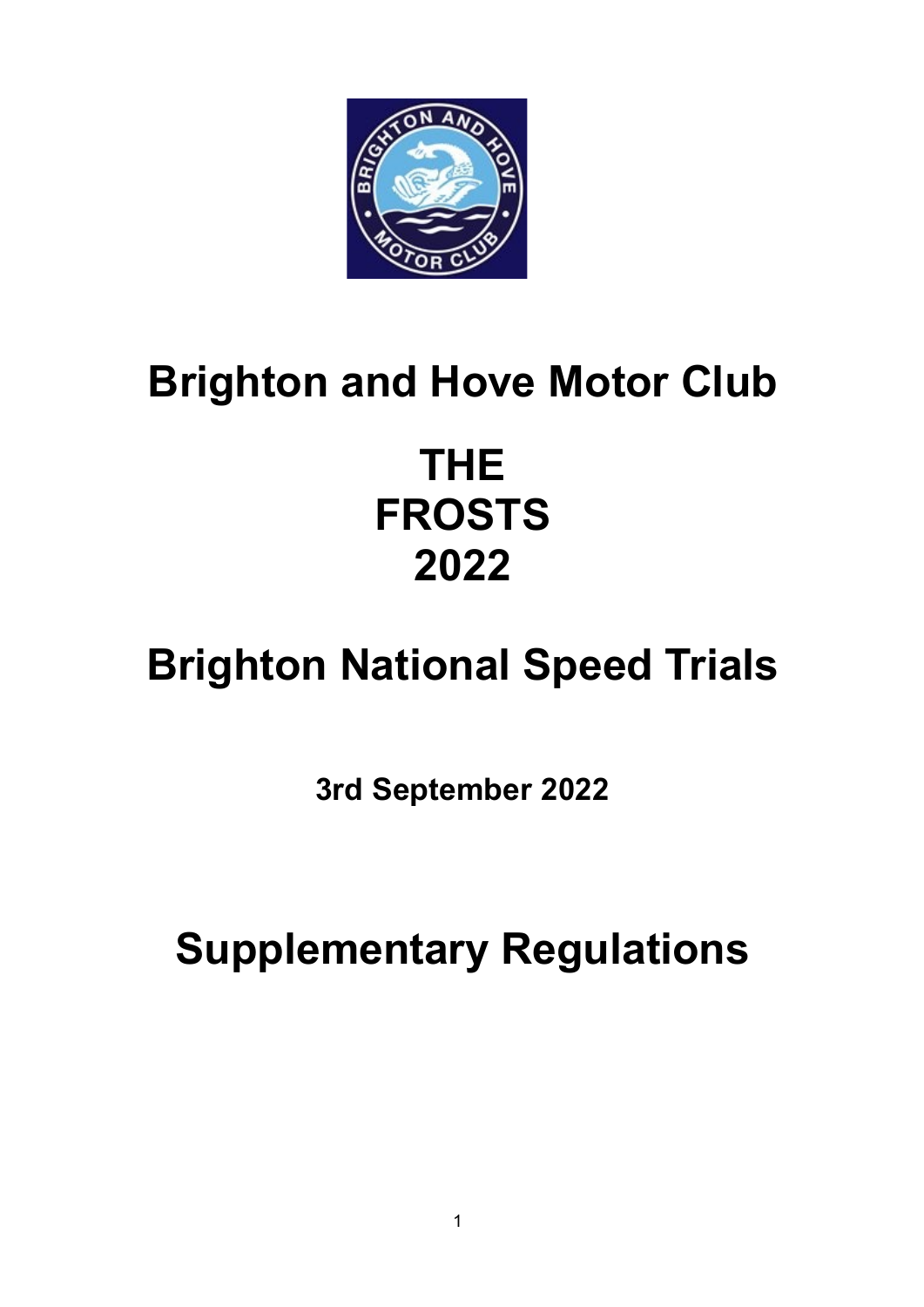## **The Brighton & Hove Motor Club (BHMC) will Organise**

## **The 2022 FROSTS Brighton National Speed Trials to be held on Madeira drive Brighton**

## **The event will be promoted by Brighton National Speed Trials Ltd**

The Meeting will be held under the General Regulations of Motorsport UK (Incorporating the provisions of the International Sporting Code of the FIA) and these Supplementary Regulations.

MOTORSPORT UK Permit **Inter Club TBA** has been issued for the Meeting.

The Meeting is open to all fully paid up members of the Brighton and Hove Motor Club Ltd. and the clubs listed below. All Competitors must be holders of a 2022 MOTORSPORT UK Inter Club, or RS National, Race National or International Speed R or Race C International License. Valid Membership Card, MOTORSPORT UK Licenses and MOT and Insurance (if in a Road going class) must be produced for inspection when Competitors sign-on.

#### Foreign Competitors – License Requirement

Entries from competitors outside of the UK (excluding Eire) must comply with the FIA's requirements as this event is NCAFP listed and open to entries from Overseas. Any foreign competitor must comply with the event eligibility and the FIA requirement as follows:

**FIA - 2.3.8 7** Competitors and Drivers who wish to take part in a National Competition organised abroad can only do so with the prior approval of their own ASN.

Note - Some countries include this approval on the competitor licence, for others they will need a letter of approval which the competitor should forward with their entry and a copy of their license.

The invited clubs and championships are as follows

Allard Owners Club, ACSMC Speed Championship, Aston Martin Owners Club, ASEMC, ASWMC, Austin Healey Club "Healeysport" Speed Championship, BARC SBD Speed Championship, Bentley Owners Club, Bristol Pegasus Motor Club, Bugatti Owners Club "Paul Matty Sportscars Classic Championship, BWRDC, Classic Marques, Croydon & District M.C, DEWS MC, Downton MC, Eastbourne & Ram M.C, Farnborough and District M C Gilbern Owners Club, Hagley & District Light Car Club, Harrow Car Club, Huddersfield Motor Club, Lancia Motor Club, MG Car Club, Midlands Automobile Club, Monoposto Racing Club, Morgan S.C.C, Nottingham Sports Car Club, Pre-War Austin Seven Club's "Bert Hadley Championship", Porsche Club GB, Stag Owners Club, Sevenoaks Motor Club, SDMC Speed League, TR Register, Tunbridge Wells Motor Club All Circuit Sprint Championship, TVR Car Club, Volvo Owners Club, WAMC, Woolbridge Motor Club, AEMC,Bognor Regis MC, BRMC, HSA, IOWCC, Sutton and Cheam, Lotus 7 Motor Club1. :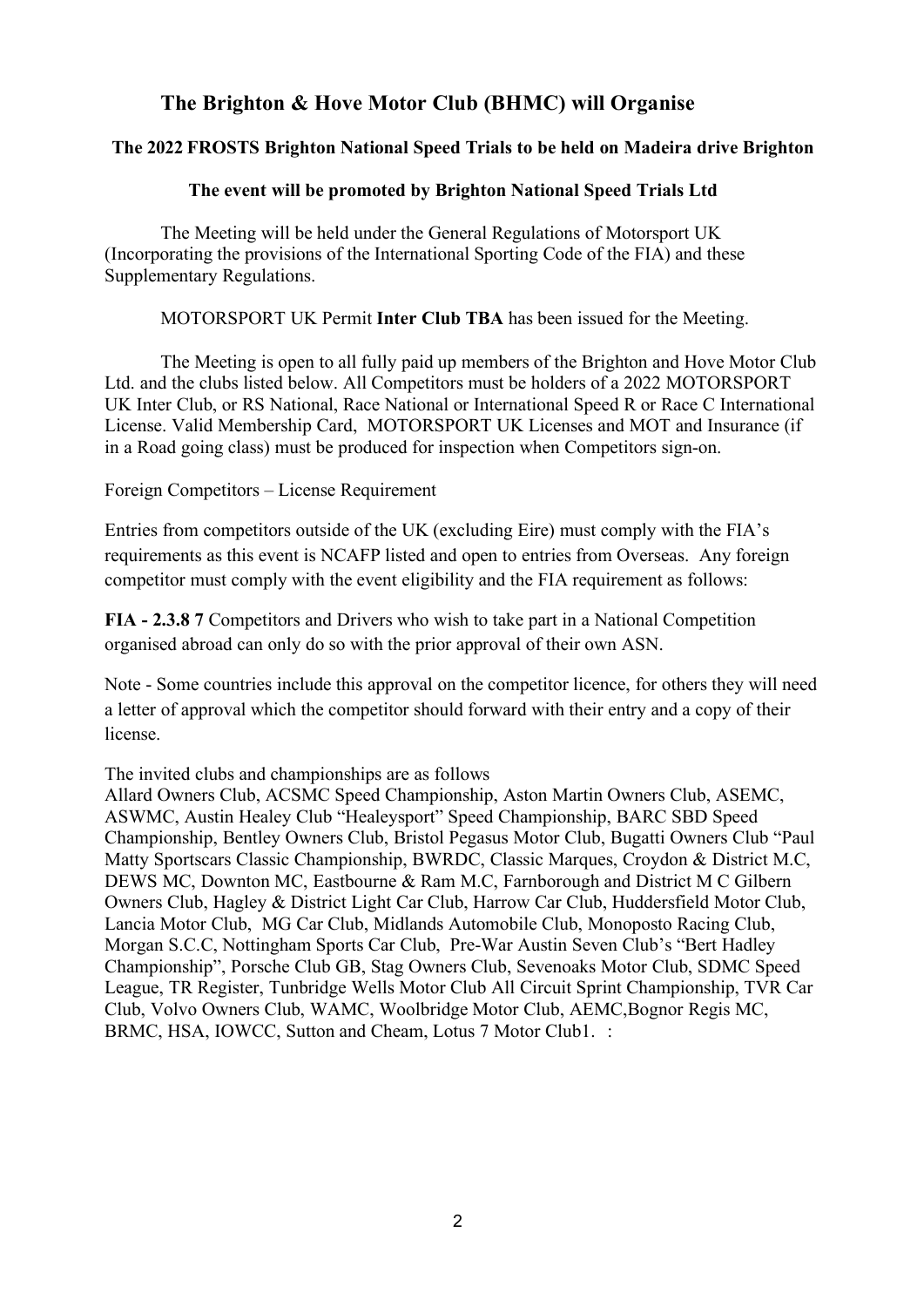## Timetable

The order of events will be as follows although the Organisers retain the right to amend any part at the Clerk of the Courses absolute discretion should circumstances require it:-

7.00am Scrutineering opens. Competitors who have not returned their electronic sign on forms 48 hours before the event will not be able to take part in the event

It is recommended that drivers walk the course

Cars will be scrutineered in their Paddock Parking Bays.

#### **Timetable**

07.15–08.15 Competitors may walk the course.

08.45 Practice Commences.

Timed Runs commence following completion of Practice.

13.00–14.00 Lunch Break

14.00 Timed runs continue

30 minutes after the last competitor completes their run the results will be declared final subject to any outstanding scrutineering or judicial issues

## **Awards will be presented at the BHMC CLUBHOUSE on Madeira Drive.**

The Speed Trial is held over a track which is a quarter of a mile in length, on a straight tarmac surfaced roadway, running Eastward from the start.

After the Finish Line the road is approximately 40ft wide for approximately100yds,then narrows to 35ft for the remainder. The total length of the slowing down section is approximately half a mile.

After completion of a timed run all competitors must park as instructed by the Marshals.

Competitors will return in convoy, behind and at the speed set by the Course Car.

Runs to be completed:-

1 Practice run from a standing start.

2 x Timed runs from a standing start.

Top 6 run-off – 1 Timed run from a standing start.

Timing will be to  $1/100<sup>th</sup>$  of a second and commence when the timing beam is broken and end when cars break the finish line beam.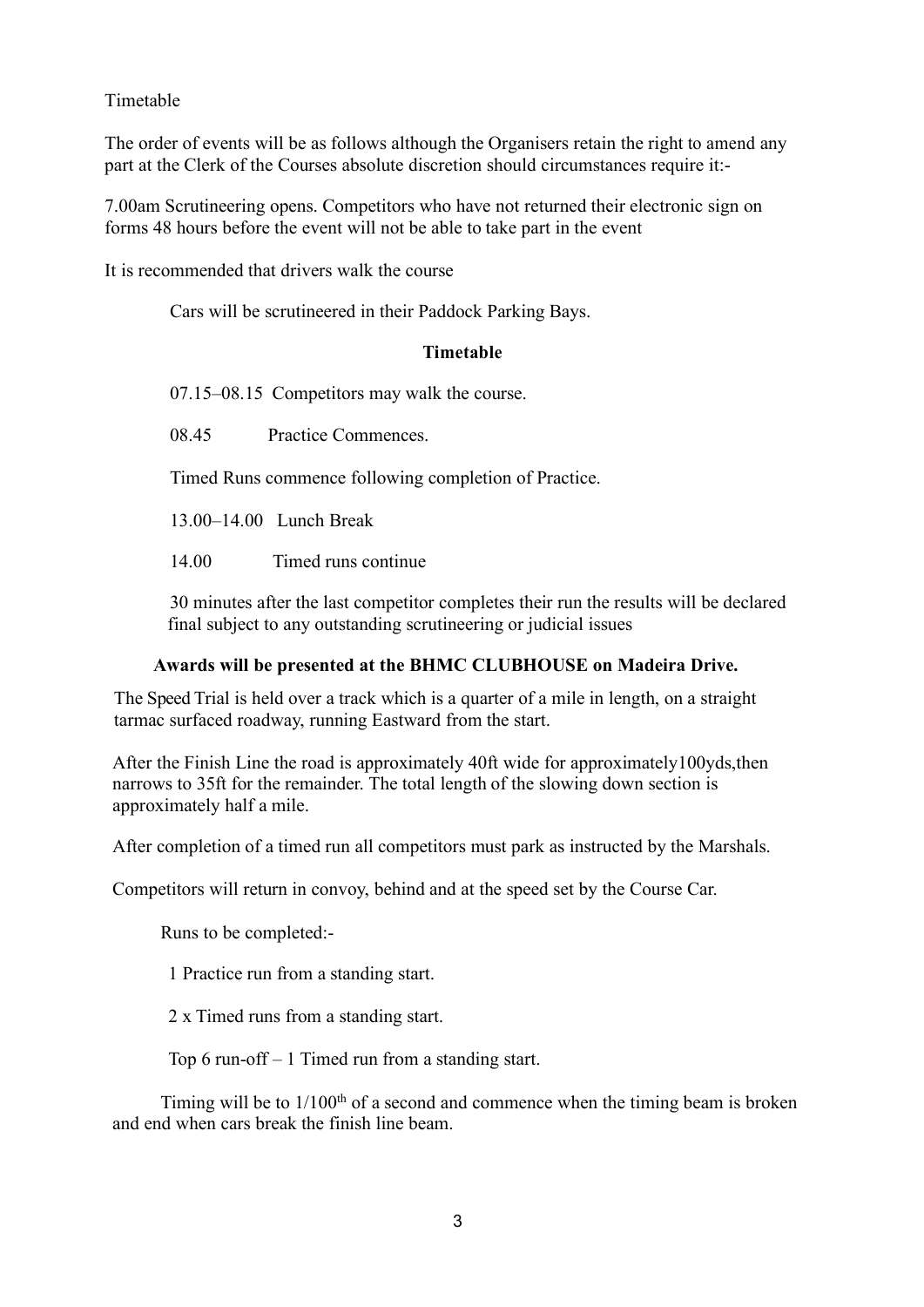Vehicle Eligibility:

All competing cars, equipment and documentation must be and remain in compliance with the 2022 Motorsport UK Safety and the Technical Regulations for a Sprint Meeting and the class in which they are competing.

All cars must be fitted with a timing strut complying with S.10.9.

Noise checks will be carried out in the Paddock and all cars must have a rev counter for noise level checks.

The maximum permitted exhaust noise level at Madeira Drive is as per the 2022 Year Book. The Motorsport UK Environmental Inspector is designated as a Judge of Fact in respect of Sound.

#### **Tyre warmers are not permitted.**

An area designated for tyre warming is defined as between the Assembly Area enclosure and the Start line. THIS DOES NOT INCLUDE THE FUNNEL LEADING UP TO THE START AREA This area will be marshaled and competitors must obey their instructions or risk EXCLUSION in which the Clerk of the Courses decision is final

#### **Classes**

.

. Road going Series Production & Modified Series Production cars (S10.10.1/2/3/4)

- C1 Up to1400cc
- C2 1401cc to 2000cc
- C3 2001cc to3500cc
- C4 Over 3501cc

C5 Road going Series/Specialist Production Cars

Sports Libre cars (S10.10.6)

- $\frac{\text{C6}}{\text{C7}}$  Up to 1300cc<br>C7 1301cc to 1600
- $1301cc$  to  $1600cc$
- C8 Over 1601cc

Racing cars (S10.10.7)

- C9 Up to 500cc
- C10 501cc to 1100cc
- C11 1101cc to 1600cc
- C12 1601cc to 2000cc

C13 Racing and Sports cars constructed on or prior to 31<sup>st</sup> Dec 1958

Cars with Forced Induction will have an engine equivalence of 1.4 see S.10.4.1 Rotary engine cars will have an engine equivalence of 1.5 see S.10.4.2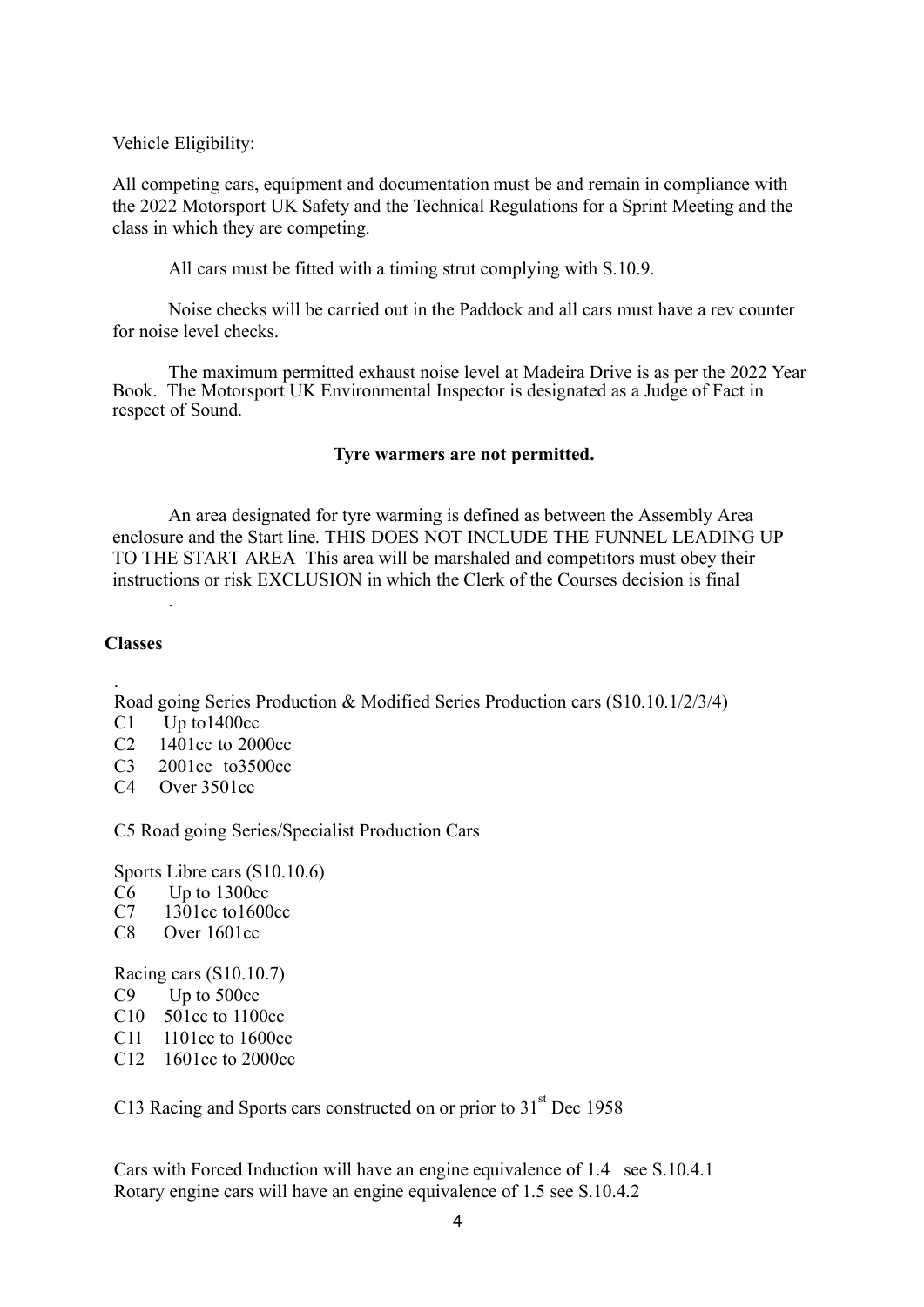Drivers of cars in the Sports Libre classes must be aware of and comply with S.14.

**S7.1.5 For a driver to compete in a Racing or Sports Libre car manufactured after 1960 of more than 2000cc(or 1428cc if forced induction), he must hold a RS National or Race National license unless the car is currently licensed for use on the Public Highway, and competes in the event in road legal condition.**

**Awards:**

| <b>Non-Returnable Trophy and £250–for the best time of the day by a car.</b>                   |     |  |
|------------------------------------------------------------------------------------------------|-----|--|
| <b>Non-Returnable Trophy and £125</b> –for the second best time of the day by a car.           |     |  |
| Non-Returnable Trophy and £150 "Top Six" Run-off-Car                                           |     |  |
| Non-Returnable Trophy – for the best time by a lady driver.                                    | (L) |  |
| Non-Returnable Trophy – for the best time by a Lotus car.                                      | (F) |  |
| <b>Non-Returnable Trophy</b> – for the best time by a B&HMC member in a car                    | (B) |  |
| <b>Non-Returnable Trophy</b> – for the $2nd$ best time by a B&HMC member in a car ( <b>B</b> ) |     |  |
| <b>Non-Returnable Trophy</b> – for the best time by an Renault Alpine car.                     | (R) |  |
| <b>Non-Returnable Trophy</b> - for best time by an VW/Audi Group Car.                          | (V) |  |
| <b>Non-Returnable Trophy</b> – for the fastest V8 powered car<br>(8)                           |     |  |
| <b>Non-Returnable Trophy – for the fastest Motor Cycle powered car.</b><br>(MC)                |     |  |
| Non-Returnable T rophies- for the fastest cars in Classes 1 to 13                              |     |  |
| Additional non-returnable Trophies will also be provided for $2nd$ place in classes which have |     |  |
| 6 or more starters and for $3rd$ place in classes with 10 or more starters.                    |     |  |

The £150 "Top Six" Run-Off:

On completion of the main event runs, the six car competitors who have set the best overall times of the day in their class runs will be invited to compete for the £150 cash prizes shown above.

The winner will be determined by the application of an Index of Performance formula Relative to the previous best times already set by each of the twelve competitors in their class runs. The formula to be used is as follows:-

*Time in seconds and100ths of a second or best time set in class run.* 

*Divided by*

*Time in seconds and 100tsh of a second set for the "Double Six" run.*

*The winning car and motorcycle competitors will be those with the highest figure result of this calculation.*

The order of running will be determined by the best times set for the class runs, with the lowest time competitor starting last. If any two car competitors who have used the same car for their class runs qualify for the "Top Six" run-off their order of running will be at the Organisers discretion. The times set for this competition will not count for any class run awards, but if any times achieved in the run-offset a new course or class record they will count as such.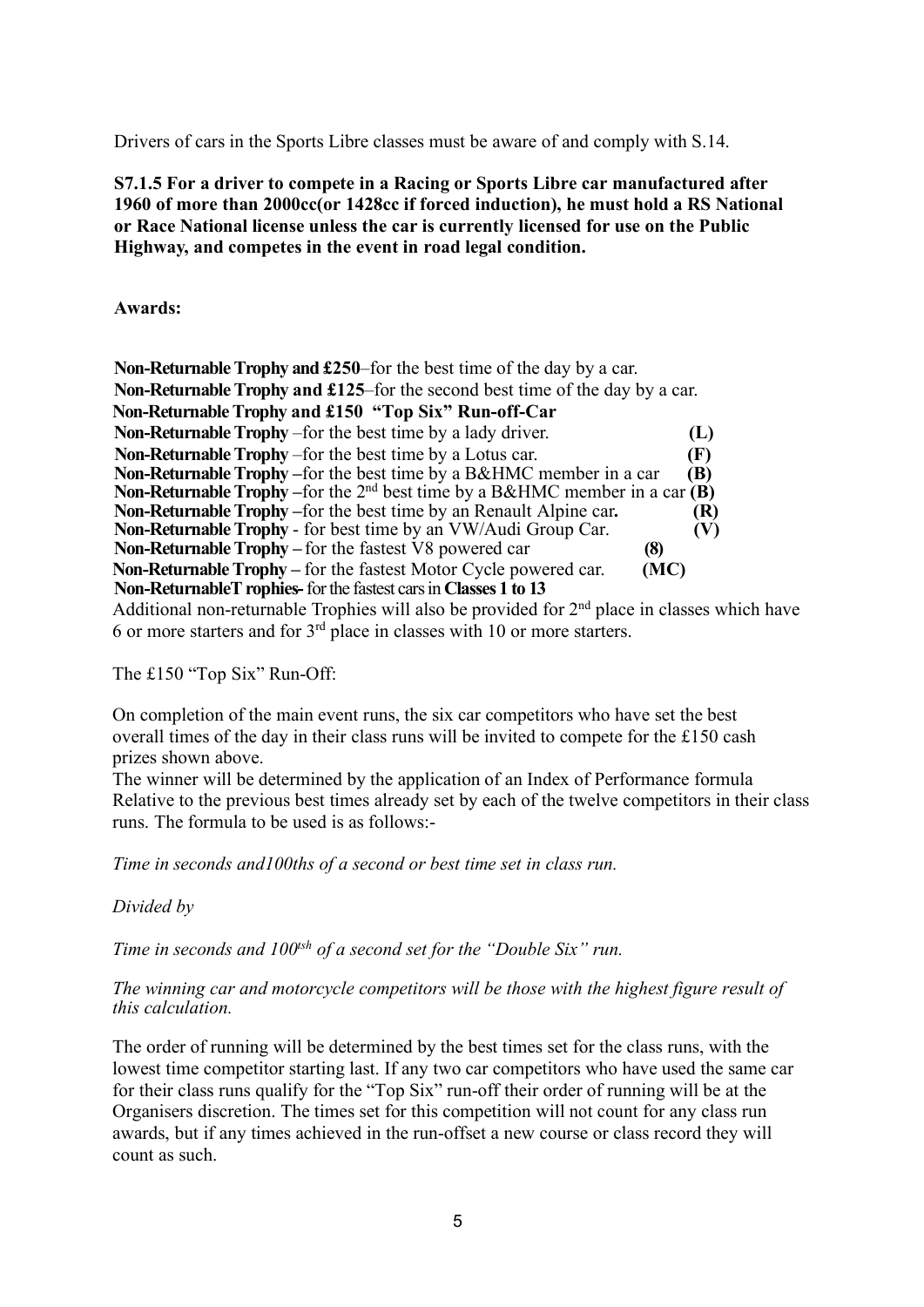Any competitor qualifying for the "Top Six" competition who does not wish to participate, or is unable to do so, must notify the Secretary of the Meeting as soon as their eligibility to participate becomes apparent on the results board, or when they are notified of same.

Entries:

## **The entry fee for the meeting is £145 per car/driver**

The entry list will be opened on publication of these SRs and will close Sunday 28th August 2022.

**The maximum number of entries to be accepted is 200. The minimum entry for the meeting is 100 and the minimum for a class is 3. If the minimum entry figures are not reached the Organisers have the right to cancel the meeting or amalgamate classes at their discretion.**

All entries must be made in writing or online prior to the closing date, by returning a completed Entry Form with the Entry Fee to,

> **Cathy Casey Hooks Acre, Lewes Road Westmeston, East Sussex BN6 8RH**

 speedtrialentries20@gmail.com  **Phone 01273 488111 ( not after 9pm)**

Cheques are to be made payable to the **Brighton National Speed Trials Ltd**

**Entries can also be made online at www.brightonandhovemotorclub.co.uk or www.bhmc.club and paid for via PayPal**

Separate Entry Forms must be submitted for each car/driver. A maximum of two entries for the same car will be permitted, and competitors may submit entries for a maximum of two cars.

Entries will be acknowledged, but may be rejected or held in abeyance at the Organiser's discretion.

Entry fee refunds [**minus a £20 administration fee**] will be given if notification of withdrawal is made in writing no later than **seven** days before the date of the event.

Late entries will be accepted but will not be shown in the printed program and will not be eligible for a refund

No refunds will be given if a competitor or vehicle is found to be ineligible or excluded.

Certificates, signed by the Motorsport UK Timekeeper, with times and speeds attained during the event will be made out for competitors at a cost of £25, provided these are applied and paid for when entering.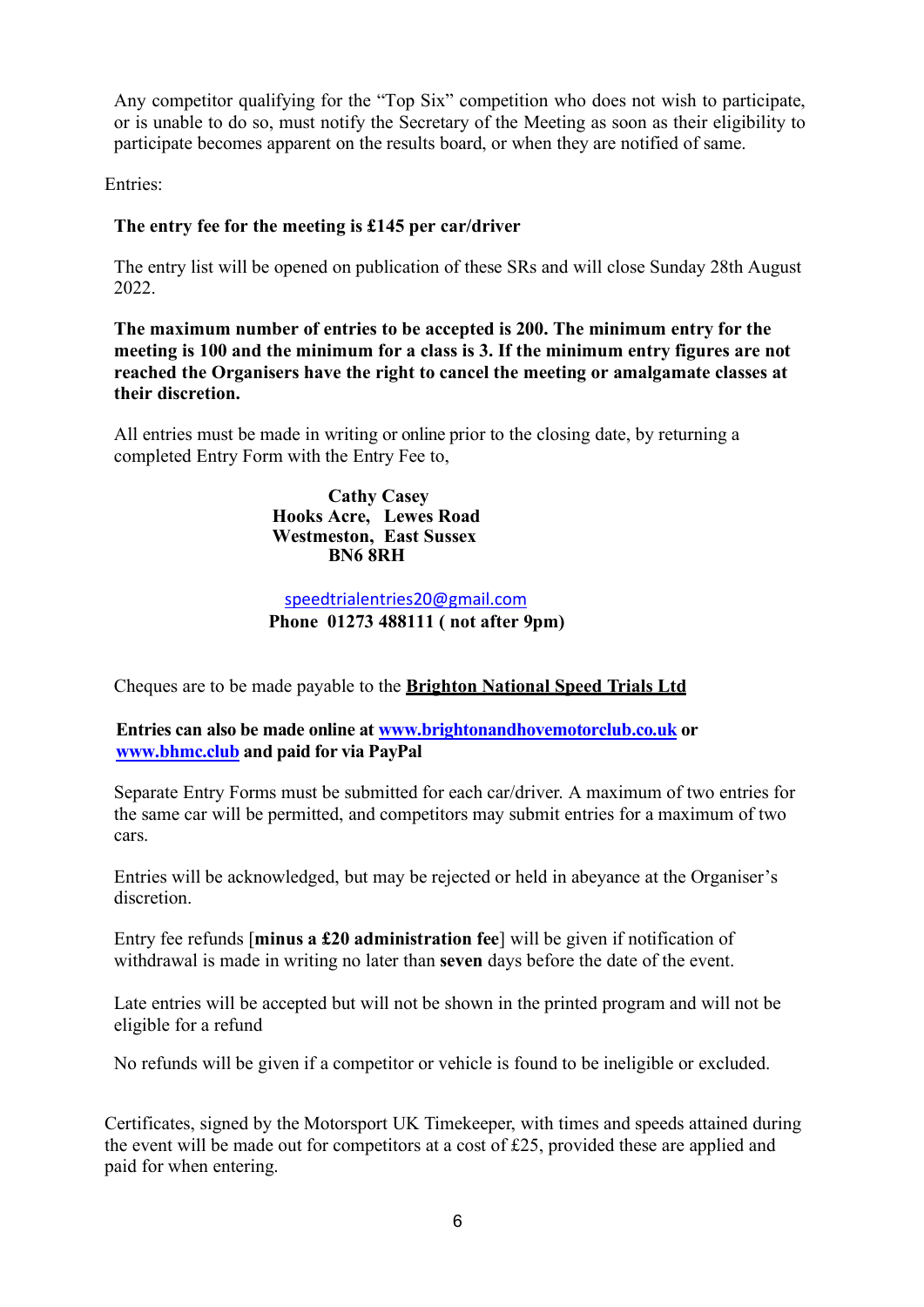**Speed Certificates need to collected from the Race Admin office before the end of the event.**

### **Officials**

| Steward–Appointed by the MSA   | <b>TBA</b>               |
|--------------------------------|--------------------------|
| Stewards-Appointed by the Club | Terry Booth, Derek Baker |
| Event Director / Chairman      | Len. Wooller,            |
| Clerk of the Course            | Darrell Cook             |
| Deputy Clerk of the Course     | <b>Steve Castle</b>      |
| Secretary of the Meeting       | Cathy Casey              |
| <b>Chief Marshal</b>           | <b>TBA</b>               |
| Chief Paddock Marshal          | Gary Thompson            |
| Chief Scutineer                | <b>TBA</b>               |
| Environmental Inspector        | Kevin Styles             |
| Chief Timekeeper               | <b>Gethin Rees</b>       |
| Rescue Unit                    | <b>BARC</b> Rescue       |
| <b>Chief Medical Officer</b>   | <b>TBA</b>               |
| Safety Officer                 | Safe and Succesful Ltd   |
|                                |                          |

Judges, Observers & Marshals Nominated Officials and members of B&HMC & Goodwood MC

Results will be available online at www.tsl.co.uk and will be displayed after each batch of runs on the Official Results board located close to the Race Admin Office.

All Protests and Appeals are to be made in accordance with Section C.5.and C.6. Motorsport UK Regulations.

Paddock Parking-There will be allocated parking in the Paddock

## **Competitors must not park vehicles or trailers in any of the "Parking Prohibited" areas indicated in the Final Instructions.**

## **Non-competing vehicles will not be allowed into the Paddock.**

Competitors must comply with the Organisers and Marshals instructions concerning placement or transfer of trailers or towing vehicles in or from the Paddock to other designated parking areas. **Any failure to comply will be reported to the Clerk of the Course who may exclude the non compliant vehicle.**

Competitors must provide their own vehicle identification numbers in compliance with Motorsport UK Regulations. These are to be fitted both sides of the cars. For timed practice and event runs the numbers on any 2-driver cars must clearly identify which competitor is to be timed, by having the numerals of the other driver removed or masked out.

Practice runs are to be completed in class and numerical order.

Event runs will also be completed in class and numerical order.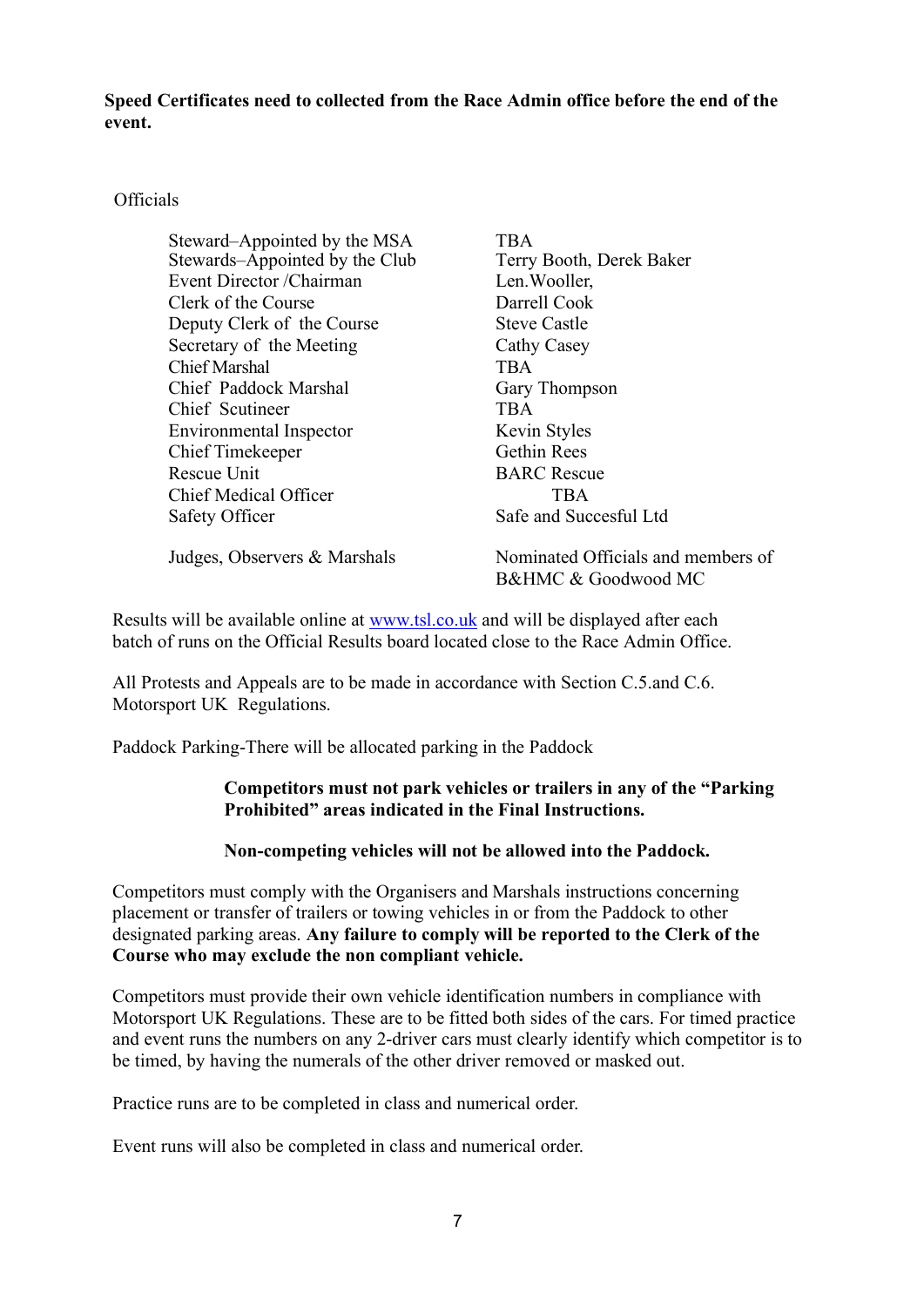For both practice and event runs cars will be lined up prior to the "Assembly Area",and be moved forward to the start line and be started individually. The starting signal will be a GREEN "Course Clear" light and drivers may start in their own time after this light is displayed BUT no longer than 10 seconds from when the light goes Green.

After crossing the Finishing Line competitors must begin to reduce speed as quickly as is safe to do

#### **Any Competitor reported for continuing at full speed or continuing to accelerate after the Finish Line will be reported by a Judge of Fact and will face Exclusion**

Change overs between drivers sharing cars are to be made after the cars have returned to the start line area.

**If, during any practice or timed runs a vehicle leaves or stops on the track for any reason , and the vehicle is not disabled. the competitor concerned must not re-start to complete that run if the RED FLAGS are being displayed. If there are no RED FLAGS the run may be completed.**

#### **Only RED FLAGS will be displayed at this meeting ; if Red Flags are displayed at any point(s) along the course drivers must reduce speed and be prepared to stop. If safe to do so they may proceed slowly to the finish.**

Competitors who fail to comply with flag signals or any instructions from Officials or Marshals are liable to be penalized or excluded.

Marking and penalties will be as per Motorsport UK Sprint Regulations.

Competitors are reminded of Motorsport UK Regulation S.9.1.7 in respect of Log Books

#### **Competitor are referred to Regulation S.9.2.1 in respect of Clothing, Helmet, Gloves and Frontal Head Restraints**

The names and jurisdiction of all Judges of Fact will be displayed on the official notice board.

Passes**-** Each Competitor will receive a car pass label which must be displayed on the windscreen of the entered car, or towing vehicle, or transporter before arrival. Each competitor will receive a competitor pass plus two tickets permitting admission to the Paddock.

Additional spectator tickets will need to be purchased from the pay gate on the day or online at www.bhmc.club

No children under the age of 16 will be permitted access to the Assembly area.

#### Cancellation

In the unlikely event of cancellation of the event howsoever caused it is clearly understood that there will be no refund of any monies paid to BHMC in relation to the event and the Entrant / Competitor acknowledges that.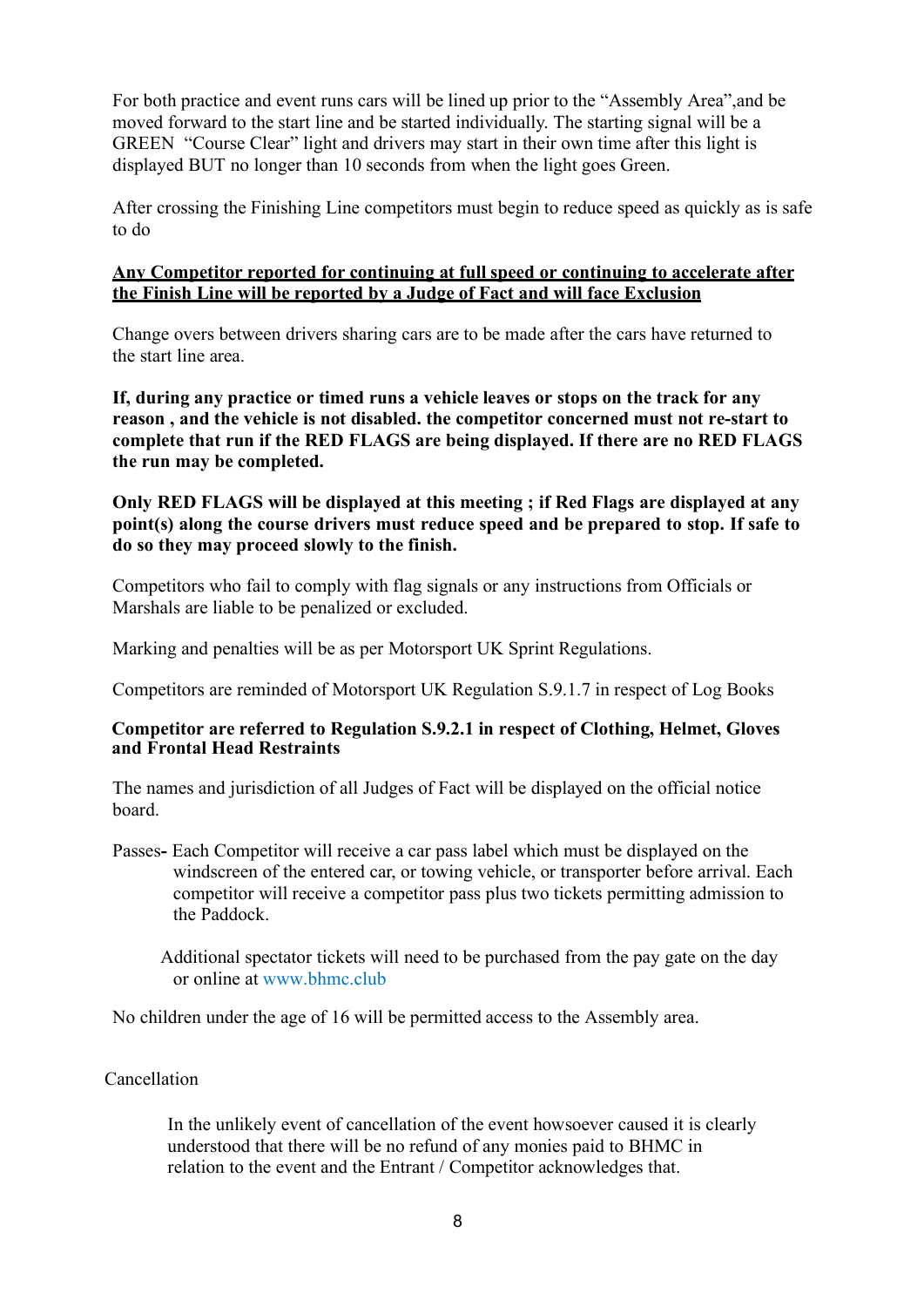BHMC has no liability for any incurred expenses whether incurred directly or indirectly, which will not be reimbursed in any circumstances. Expenses for these purposes include any loss of income, profit or other financial implication such as expenses.

BHMC recommends that cancellation insurance is considered by all Entrants /Competitors.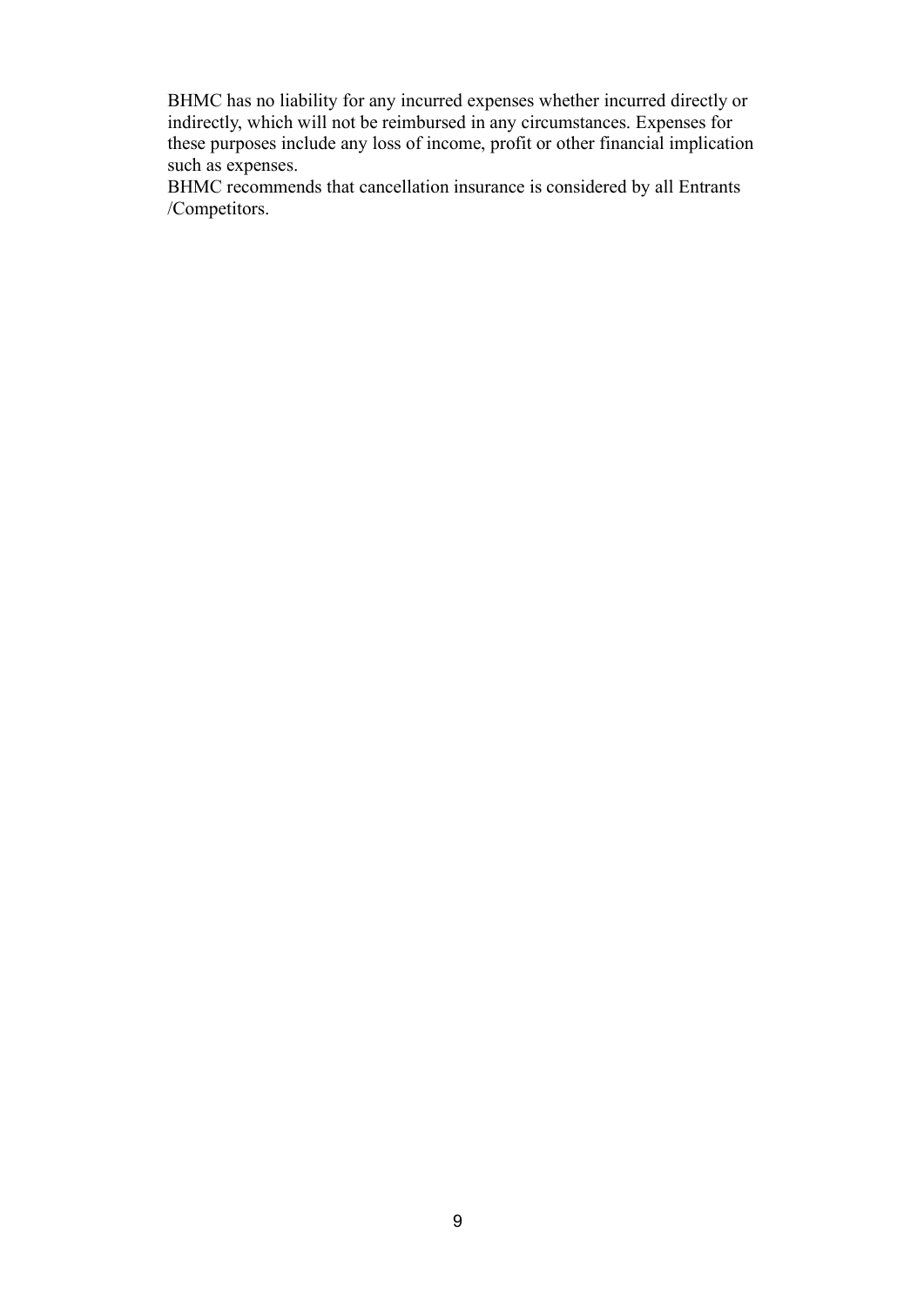#### **Competitor & Club SafetyNotes-2022**

It is the sole responsibility of the Entrant/Competitor to ensure that all of the below safety requirements are enforced. The Entrant/Competitor acknowledges that the below list is not an exhaustive list and that it is their responsibility to enforce the below items and any other such safety measures they deem appropriate. Please be aware of other teams, participants, contractors, pedestrians and anybody else who may be in the paddock, garages and pit lane. You are responsible for your own safety and that of other users of these areas who may be affected by your operation. It is your responsibility to risk assesses your operation and takes the appropriate action to remove or minimize any hazards.

If you are reversing HGVs or other vehicles with restricted viewing then please have a banksman to help you reverse, and ensure that they are wearing hi-vis clothing.

Please do not leave any cables or hoses across walkways.

If you have any issues of concern or see any hazards please report them to the Safety Officer or any Official.

#### **1 Storage and Use of Petroleum Spirit**

All petroleum spirit must be stored in metal containers complying with the relevant European Standard, away from any source of ignition. All containers must be indelibly marked "Petroleum Spirit-Highly Flammable." All empty containers must be removed from the Venue after the Event. Petrol is to be used as a fuel only, and not for any other purpose.

## **Vehicle refueling is to take place in the designated re-fueling area.**

The person in charge of the refueling process must enforce a no smoking ban.

If a vehicle needs to be refueled in the cars designated parking space then the competitor must arrange for a Fire Marshal to attend whilst the vehicle is refueled

Your attention is drawn to the Carriage of Dangerous Goods and Transportable Pressure Equipment Regulations 2009 and storage by the Petroleum (Consolidation) Regulations 2014. Competitors and entrants are reminded that fuel is not available for purchase at the Venue.

#### **2 Hazardous Substances**

Some vehicle parts, for example brake and clutch linings contain asbestos. Entrants are encouraged to use non-asbestos substitutes wherever possible. Where asbestos is used, every effort should be used to prevent asbestos dust getting into the air.

Some mineral oils may cause skin cancer. Prolonged contact should therefore be avoided wherever possible. Where contact does occur any contamination should be washed off immediately. The wearing of contaminated clothing (including overalls) should also be avoided.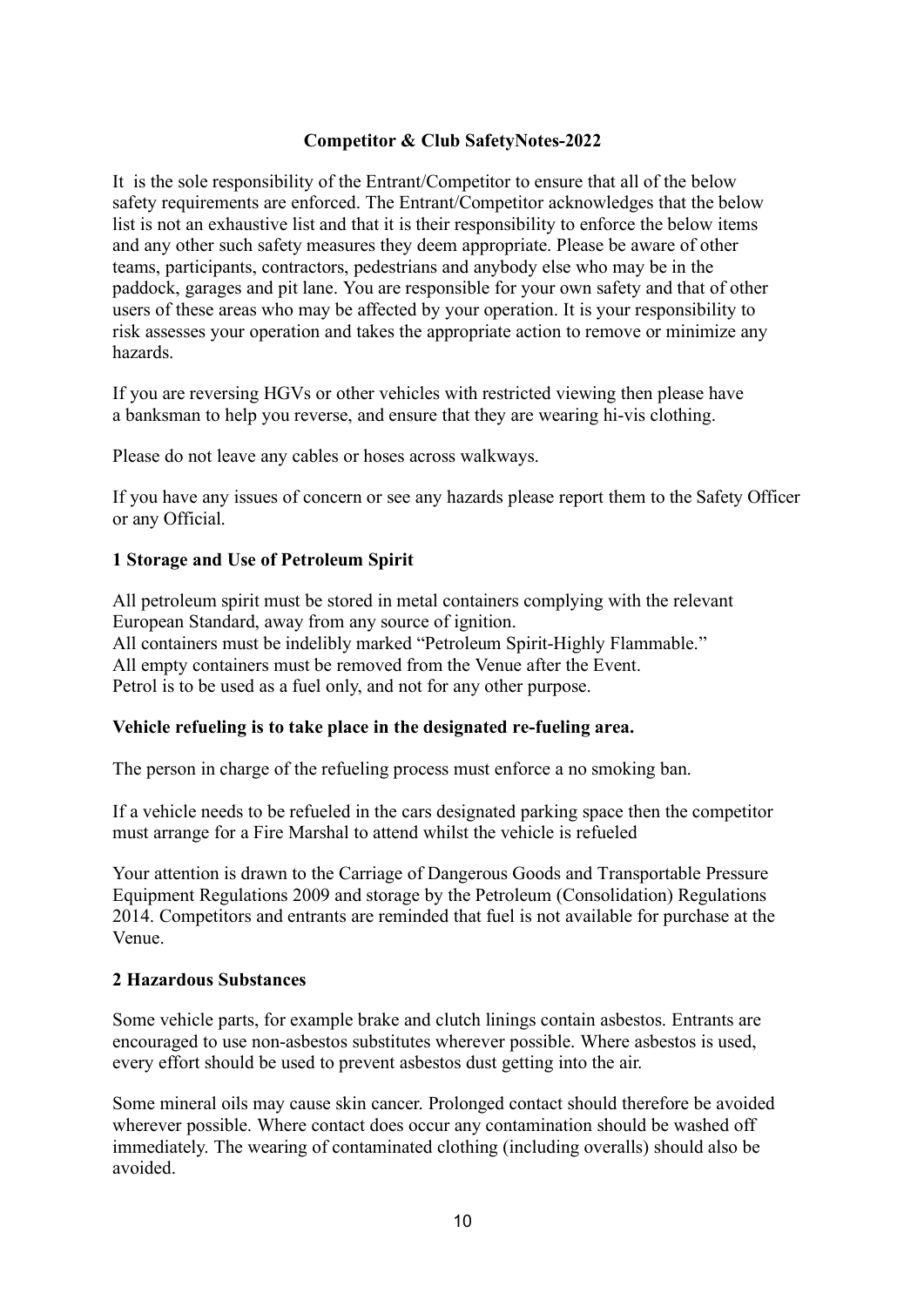Various other substances may cause disease or ill health even after very short exposures e.g. degreasers. Manufacturers and suppliers of such substances are obliged to provide customers with information about the possible harmful effects of their products upon request. Where hazardous substances are brought on site a Material Safety Data Sheet (MSDS) must be available upon request.

Where any person is at work, the requirements of the Control of Substances Hazardous to Health (COSHH) Regulations 2002, must be complied with.

### **3 Electrical Safety**

All electrical equipment must be maintained in a safe condition. Extension leads cables should be flexible and not of semi rigid cable of the type used for household wiring. Neoprene covered cable will resist damage by oil.

All electrical equipment to be used externally should be weatherproof. Handtools should preferably be of the "double insulated" or "allinsulated" type, as these provide valuable protection against electric shock.

Electrical equipment and hand tools should not be used in areas where flammable vapours may be present, for example where fuel is being stored or refueling is taking place. Where any person is at work the requirements of the Electricity at Work Regulations1989 must be complied with.

Generators are permitted onsite but must be controlled by the team.

Cables must not cross any walkways if at all possible. If they do cross walkways they must be properly secured so as not to present a trip hazard

#### **4 Fire Precautions**

#### **Smoking is prohibited.**

Potential sources of ignition should be kept away from petroleum spirit and vapours.

#### **The lighting of barbecues is prohibited in the paddock and pits area.**

#### **No LPG bottles will be allowed in the paddock**

#### **All teams should have available a suitable fire extinguisher in accordance with the relevant Governing Body's regulations.**

Fire extinguishers **must** not be removed from firepoints unless they are to be used on a fire.

All fires must be reported immediately to an official or member of the Venue management.

Teams are encouraged to train their members in the correct use of fire extinguishers.

All fire notices and orders to evacuate must be complied with.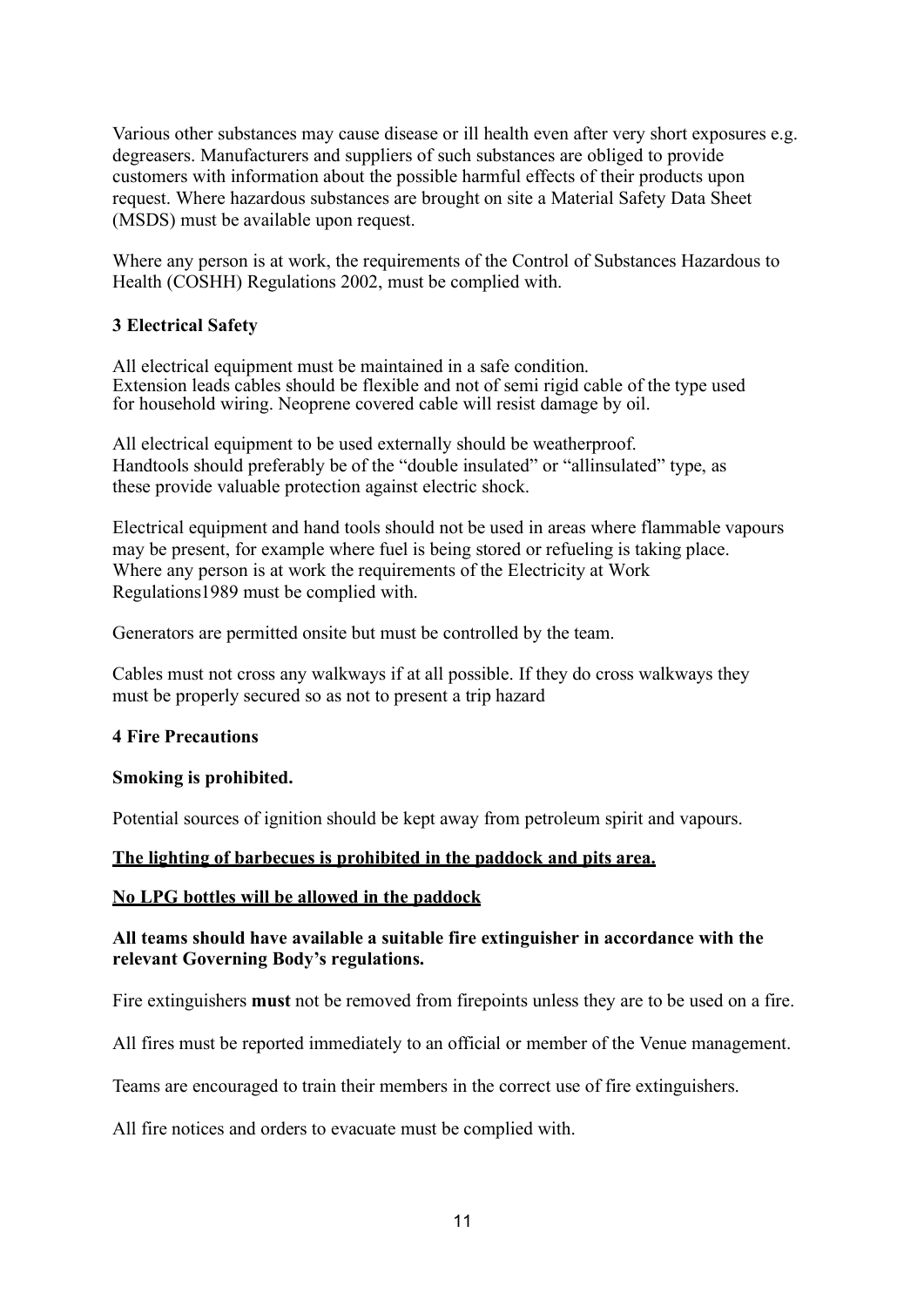## **5 Compressed Gas Equipment**

Air blasts from the over inflation of tyres can cause injury. Tyres should therefore not be inflated to pressures above the manufacturers 'recommendations. All airlines should be in good condition and be inspected regularly.

Any form of horse play involving compressed air or gas is prohibited.

Compressed gas cylinders should be stored in accordance with the relevant working practices.

Where any person is at work the requirements of the Pressure Systems and Transportable Gas Containers Regulations 2000, must be complied with.

#### **6 Jacks and Axle Stands**

Vehicles should only be raised on jacks which are in good condition, and rated to lift the vehicle weight safely.

Jack vehicles on level undamaged surfaces.

Use the handbrake and/or chocks to stop the vehicle moving.

Jacks should only be used for lifting the vehicle. Axle stands should always be used to support the vehicle weight.

Vehicle engines must not be run whilst the weight of the vehicle is supported by axle stands

## **7 General Working Practices**

All working areas should be kept clean and tidy, and any waste should be removed regularly.

All spillages should be cleaned up immediately.

All trailing wires and hoses should not be allowed to create a trip hazard.

All safety notices must be complied with.

Any person carrying out any work must ensure that they adopt safe working practices at all times, and comply with any relevant statutory provision and/or published guidance.

#### **8 Noise**

Exposure to excessive noise may result in hearing loss or other complaints. These may be short term, or, after repeated exposure, permanent.

All persons should avoid being exposed to excessive noise, and where this is unavoidable, they should wear earplugs or defenders to the appropriate British Standards. These will be available to purchase or rent on the B&HMC merchandising stand

Where any person is at work the requirements of the Noise at Work Regulations 1989, must be complied with.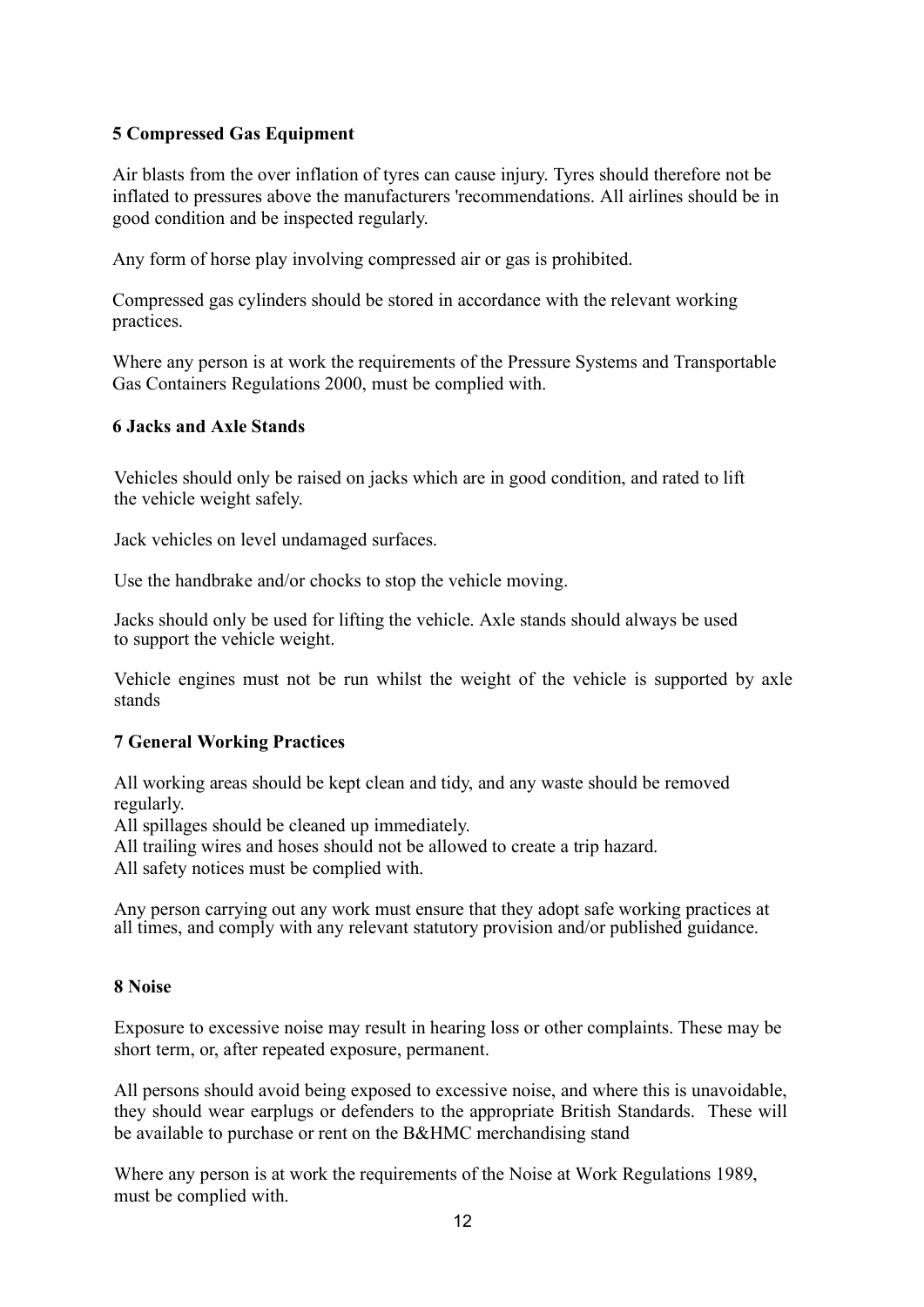## **9 Manual Handling of Loads**

Lifting, carrying and propelling loads by bodily force is a major cause of injuries. All teams are encouraged to train their members in safe manual handling techniques.

Where any person is at work the requirements of the Manual Handling of Loads Regulations 1992 must be complied with.

#### **10 Waste**

All waste oil must be removed from the venue. Waste tyres and empty petrol / oil containers should not be left at the Venue. Your attention is drawn to the requirements of the Environmental Protection Act 1990,

#### **11 Vehicle Safety**

#### **A 5 mph speed limit is in force in all areas of the paddock**

Other than speed restrictions, the normal rules of the road apply whilst on site. Vehicles should not be used for purposes other than their design

Any motorcycle, moped, scooter or other such bike/trike/quad must be ridden with all due care, the rider must have an appropriate safety helmet, and the vehicle must be road-legal, taxed and insured.

#### **12 First Aid**

Any person sustaining an injury or feeling unwell should seek treatment from the onsite emergency services.

**To call the first aid or emergency services contact any official.**

#### **13 Public Safety**

**Competitors and entrants should be aware that the Paddock will be open to the public and should act in a manner so as not to put either themselves or any other person at risk from injury**

**Competitors and entrants should exercise particular caution when the paddock is busy, and during pits and circuit walkabouts.**

#### **14 Incident Reporting**

All accidents where any person sustains injury, or could have potentially sustained an injury i.e. a 'Near Miss' or where damage to property occurs must be reported immediately to an official.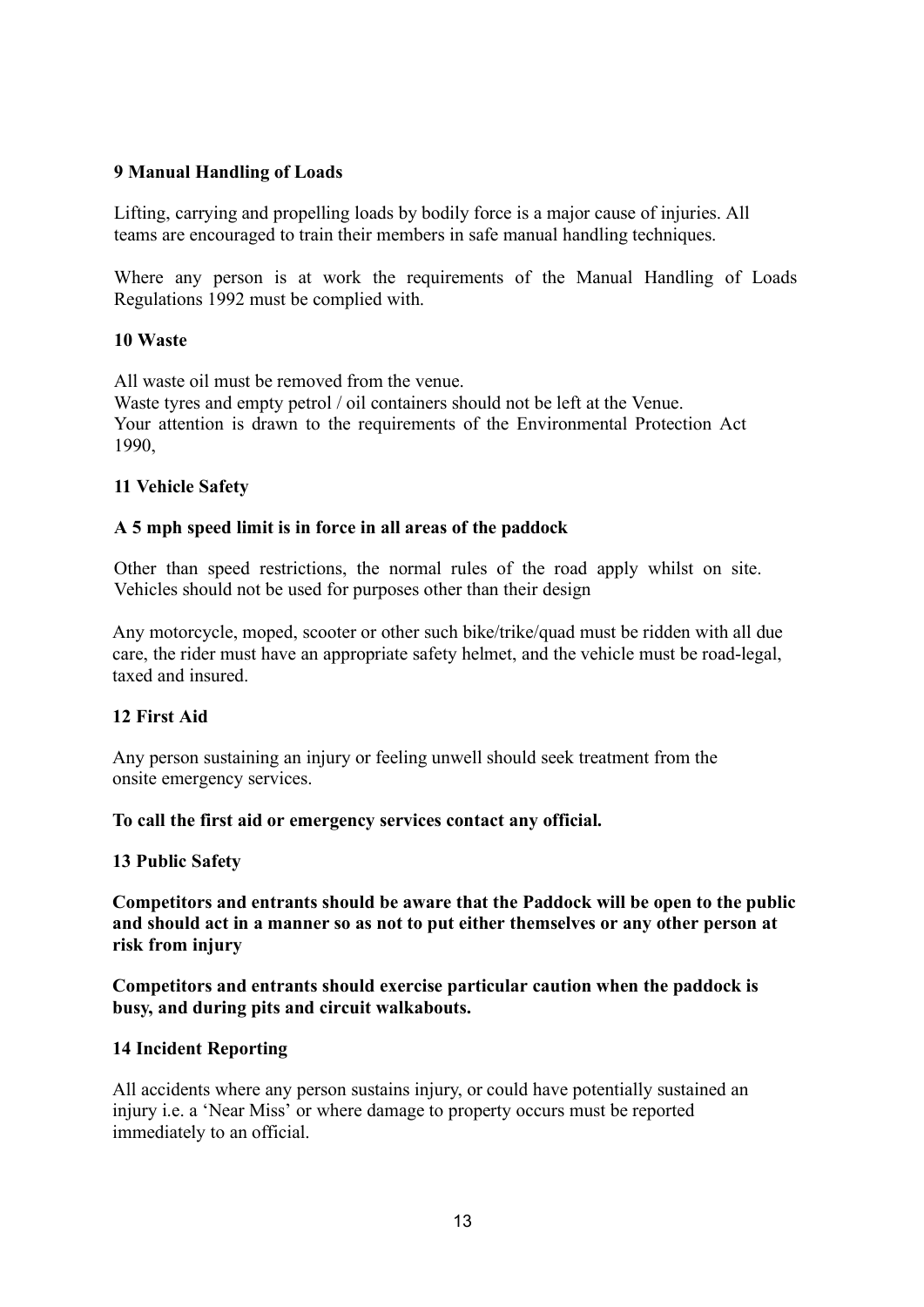## **15 Governing Body Regulations**

Competitors and entrants are reminded of their obligations to comply with the requirements of the appropriate Governing Body's regulations at all times and these Guidance Notes should be read in conjunction with all other relevant regulations.

## **16 Work at Height**

All work at height must be carried out in accordance with The Work at Height Regulations 2005.

## **17 Marquee / Gazebo Erection**

Marquees or other temporary structures used to accommodate people will have the following hazards associated with their construction:

- . Underground services–cable strike potential
- . FLT movement
- . Collapse of structure
- . Injury from or by neighbouring contractors
- .Accidents to members of the public

.Fire

Please note that under any circumstances no attempt to drill or stake any concrete or tarmac surface.

## **18 Site Entry / Parking**

**No private motor vehicle shall be allowed into the event area without the appropriate car pass.**